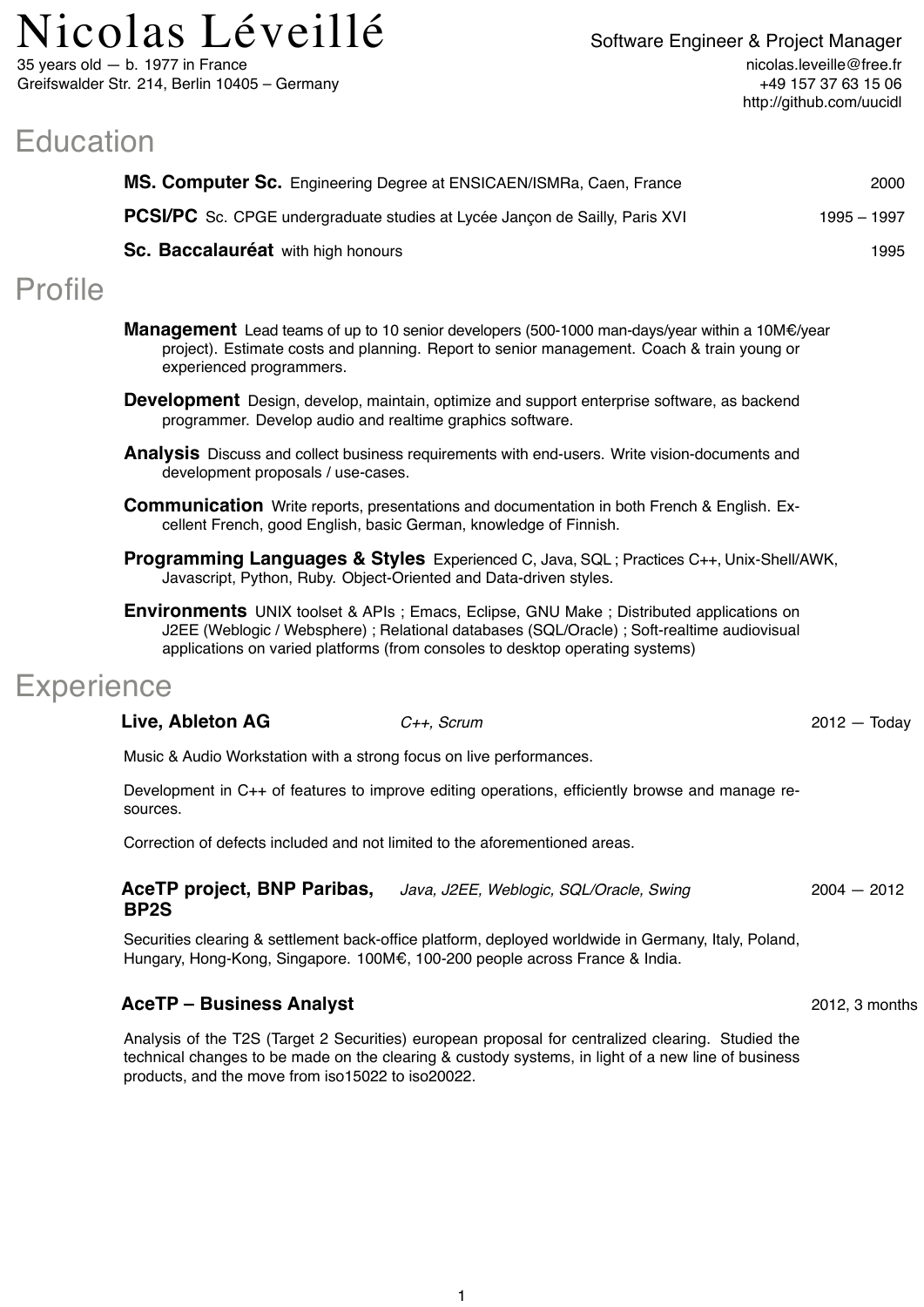### **AceTP – Project Manager** 2007 – 2011

- Manage a team of technical leaders: 5 "gurus" in Paris, 2 in Chennai.
- Lead a team of 4-7 developers in Paris/France, 4-6 developers in Chennai/India. The team is responsible for controlling and releasing clearing instructions to settlement centers, credit risk controls, automated securities lending & borrowing and cash&securities position updates.
- Shortened investigation times (from a few days to a few minutes) and reduced defect counts of the "simulation" module.
- Organized the production support (24/5) for about 20 members of the custody team.

### **AceTP / IRYS – Analyst, Project Manager**

We responded to a "call for offers" for building a global risk consolidation system.

- Gathered detailed requirements and wrote a proposal based on AceTP.
- Estimated cost (1000md) and scheduled developments into AceTP's release cycle.
- Managed development both locally and offshore. Training.
- Reported to our internal clients and participated in the project cycle meetings.

### **AceTP – Developer** *Java, J2EE/Weblogic, SQL/Oracle, Junit, Swing, Hibernate* 2004 – 2010

- Developed new features, their evolutions & automated non-regression testing.
- Analysed impact and cost of change requests.
- Liaised with users in Frankfurt, Milan, Paris. Gathered requirements and wrote proposals and functional specifications.
- Proposed and developed performance improvements to a critical part of the Custody module. To reduce contention and control concurrency, a work queue was introduced.

Covered areas:

- Security positions: intraday & forecasts.
- Credit risk: cash and risk positions with valuation of securities. Blocking control of individual transactions (security/cash clearing, cross-border transactions)
- Local clearing: provisioning algorithm of securities clearing instructions
- Corporate actions: client eligibility, notifications (SWIFT:MT564/MT566) and response handling (buy/sell orders, client instructions).

| Software engineer, Projipe |  |  |  |
|----------------------------|--|--|--|
|----------------------------|--|--|--|

**Software engineer, Projipe** *Java, Struts, Javamail, JSP, J2EE, CICS Adapters, HTML, XML/XLST, Websphere, BroadVision, Tomcat* 2002 – 2006

On-site contracting for large companies in the Paris region.

**BP2S, Financial Services** AceTP, see above. (24 months)

- **BNP Paribas, Certificate Authority** Designed & Developed an email notification module with XLST templates and handling of automatic delivery failures. (6 months)
- **Euler Hermes, Web Portal** Designed & Developed the authentication and user-registration module. (3 months)

**Air France, Flight Planning** Developed a web-based UI for COBOL services. (3 months)

**France Telecom e-Business, Rights Collection** Specified, Designed and Developed the registration database for rights-holders of movie & performance arts works. (7 months)

### Software Designer at IOBOX, Java/J2EE/EJB, XSLT, Weblogic, Oracle, PHP 2000 - 2001 **Online mobile services**

A startup based in Helsinki/Finland with about 200 team members across offices in U.K., Finland, Sweden, Germany. It got acquired for 230M€ by Terra Mobile/Terra/Telefonica in 2000.

- Designed, implemented and maintained the user registration and authentication. (Web/Wap/SMS)
- Ported a HTML based Wap/WML emulator from PHP to Java
- Evaluated the performance of an anti-viral proxy for mobile devices
- Investigated & developed prototypes for product ideas
- Trained Terra Mobile staff in Madrid on our framework & code.

2009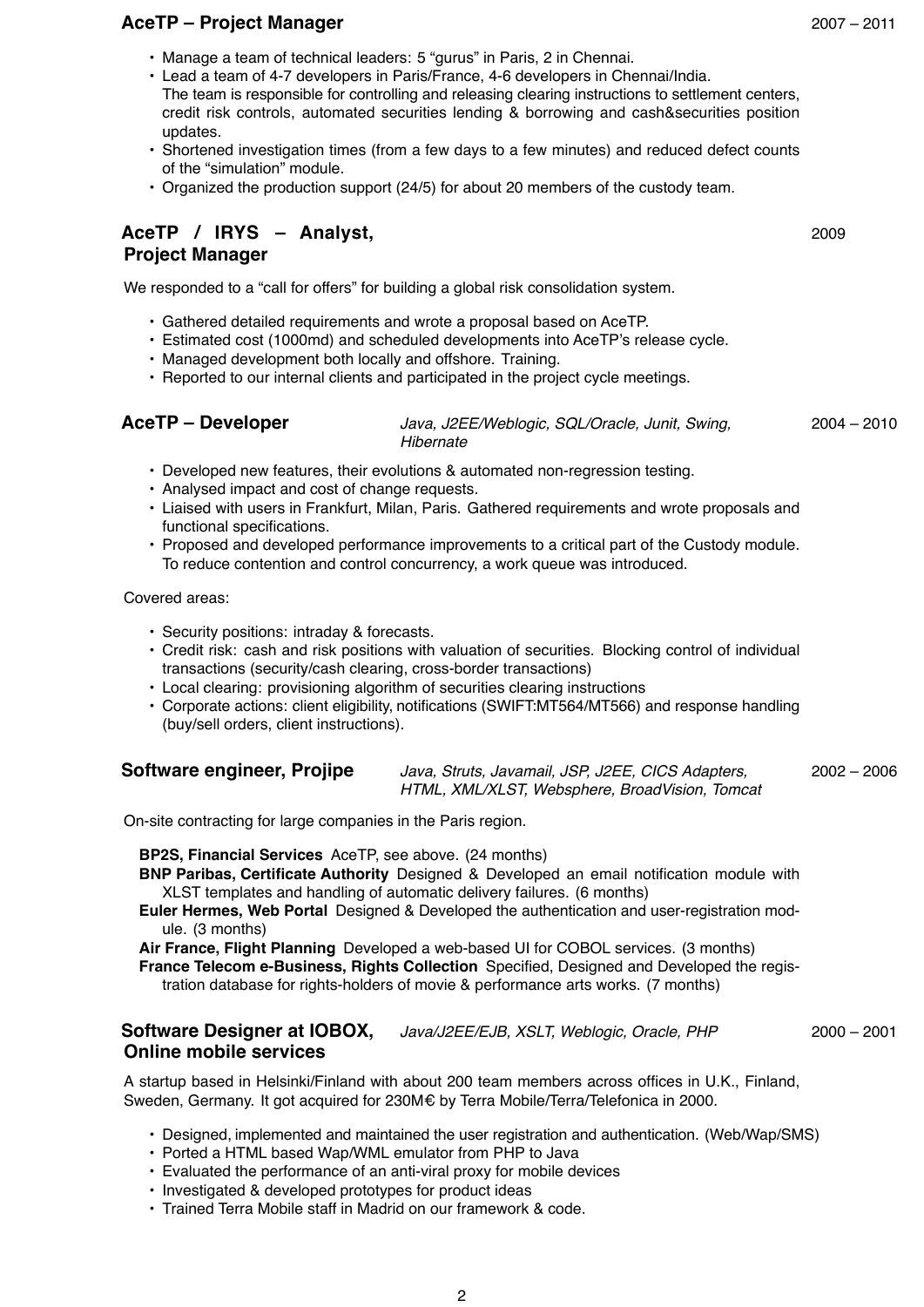Traineeship and summer jobs.

- **NOKIA Networks** Last year traineeship in Finland, where I developed a forum integrated into a xDSL networks management solution. Maintained a SNMP network device discovery tool. Evaluated the performance of an EAI product. *Java, Weblogic, Oracle, SNMP*
- **Serianet/Startup** Developed in *PHP* on top of the HORDE software suite, for a hardware / software groupware package
- **Renault/Automobile industry** Ported a mechanical diagram scanning application from Motif/C to a Web service based interface.
- **Crédit Lyonnais/Banking** wrote Excel sheets for monthly and yearly reporting of regional cash provisioning, receptionist, check delivery and archiving.